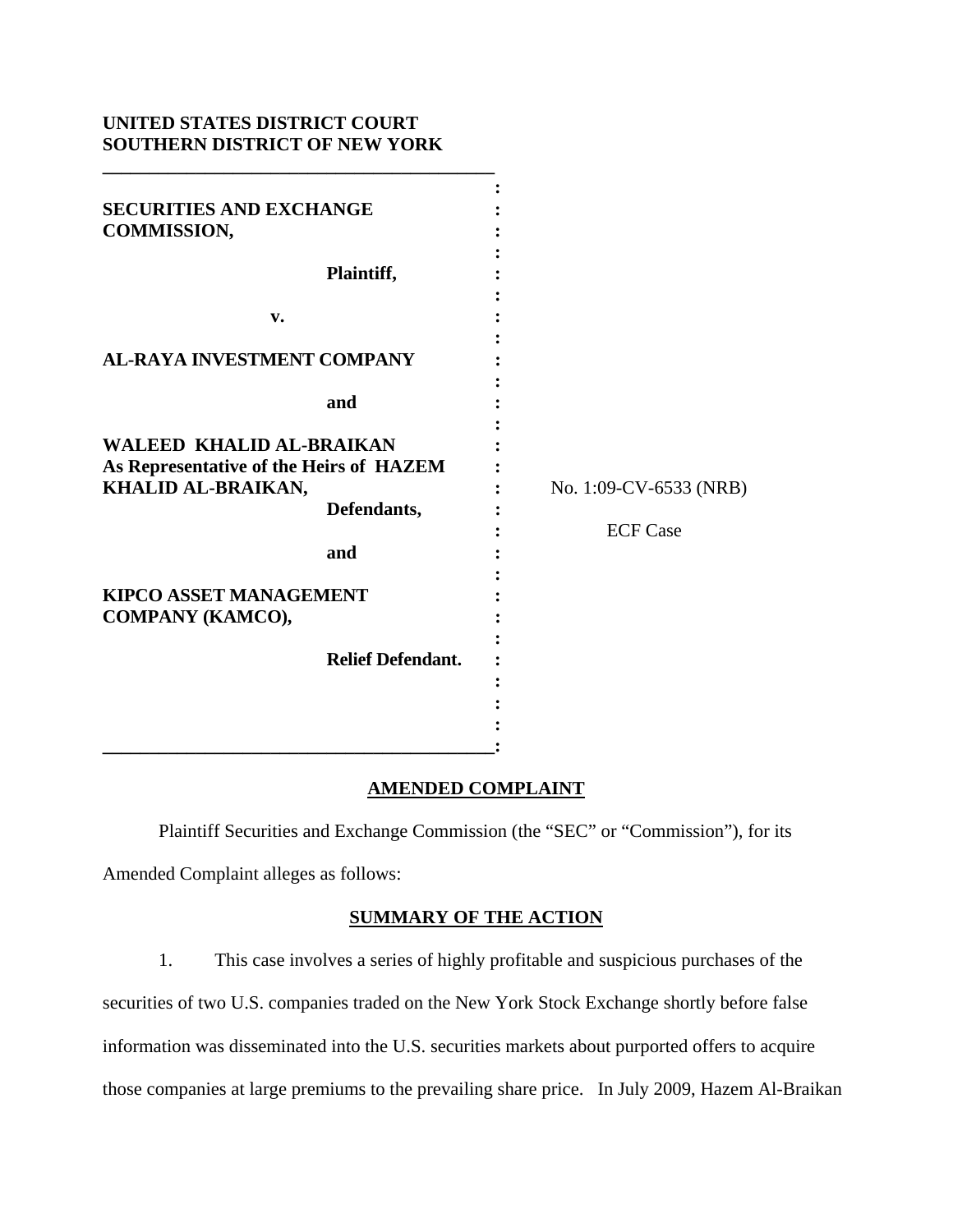company's stock had closed the previous day at \$9.11. A Kuwaiti newspaper published the story. In actuality, no such offer existed. ("Al-Braikan"), a resident of Kuwait, drafted and issued a bogus press release which claimed that a private investment group in Saudi Arabia planned to acquire Harman International Industries, Inc. ("Harman International") through a tender offer at \$49.50 a share. At that time, Harman International's common stock was trading at about \$25 per share. In a wave of pre-market trading, the share price of Harman International's stock reached the mid- \$30's. After Harman International repudiated the announcement, the share price dropped, closing the day at \$20.86. Earlier, in April 2009, Al-Braikan disseminated a story to the media that a consortium of United Arab Emirates companies and a Kuwaiti firm were offering to acquire Textron for \$21 per share, when the

2. Al-Braikan profited from amassing large positions in the securities of Harman International and Textron shortly before the dissemination of the false information concerning imminent acquisition offers and then selling those positions at prices inflated by the false information. Furthermore, the company which Al-Braikan directed, Defendant Al-Raya Investment Company ("Al-Raya"), profited as a result of trading in Harman International which Al-Braikan did on its behalf. Other people, for whom Al-Braikan traded in Harman International and Textron and/or traded in those securities at Al-Braikan's suggestion and encouragement, profited as well. Al-Braikan directed much of the aforementioned trading in individual client brokerage accounts held at Relief Defendant KIPCO Asset Management Company ("KAMCO") over which Al-Braikan had trading authority. As a result of Al-Braikan's activities, he realized profits of approximately \$1.7 million, Al-Raya's profits were approximately \$1.1 million and the profits of others were approximately \$3.4 million.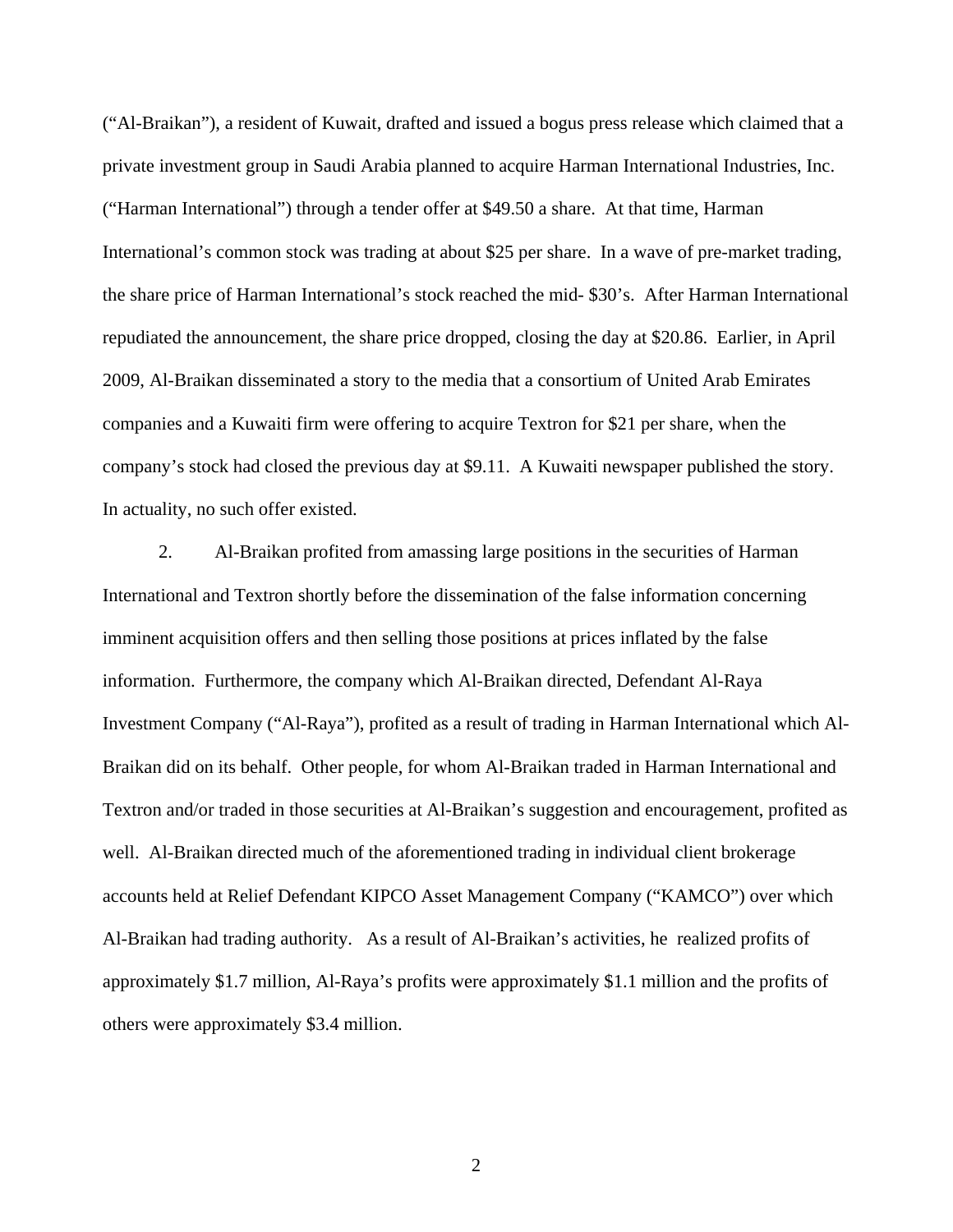#### **JURISDICTION AND VENUE**

3. This Court has jurisdiction over this matter pursuant to Sections  $21(d)(1)$ ,  $21(e)$ , 21A, and 27 of the Securities Exchange Act of 1934 ("Exchange Act") [15 U.S.C. §§ 78u(d)(1), (e), 78u-1, and 78aa]. The defendants, directly or indirectly, singly or in concert with others, made use of the means or instruments of transportation and communication in interstate commerce, or of the mails, or of the facilities of a national securities exchange in connection with the acts, transactions, and practices alleged in this Complaint.

4. Venue in this district is proper pursuant to Section 27 of the Exchange Act [15 U.S.C. § 78aa] because certain substantial events, acts or transactions giving rise to the violations alleged in this Complaint occurred within this judicial district.

#### **DEFENDANTS**

### 5. **Waleed Khalid Al-Braikan, as Representative of the Heirs of Hazem Khalid Al-**

**Braikan (a/k/a the Estate of Hazem Khalid Al-Braikan) (the "Estate")** is an heir, and the brother of the late Hazem Khalid Al-Braikan. The Estate inherited Al-Braikan's assets upon his death on July 26, 2009. Included in those assets are certain profits from the fraudulent activities alleged herein. Pursuant to an Order of this Court, the Estate was substituted in as a defendant for Al-Braikan on October 30, 2009.

6. **Al-Raya Investment Company ("Al-Raya")** is an international asset management company that Al-Braikan formed in March 2008 in Kuwait. Al-Raya was established to make international investments that were compliant with Islamic law. During the relevant period, Al-Braikan was Al-Raya's Chief Executive Officer and personally directed all securities trades for the company, making all decisions about the trades, without seeking advice or input from others in the office. Al-Raya had a brokerage account in its name with Citigroup ("the Citigroup Account").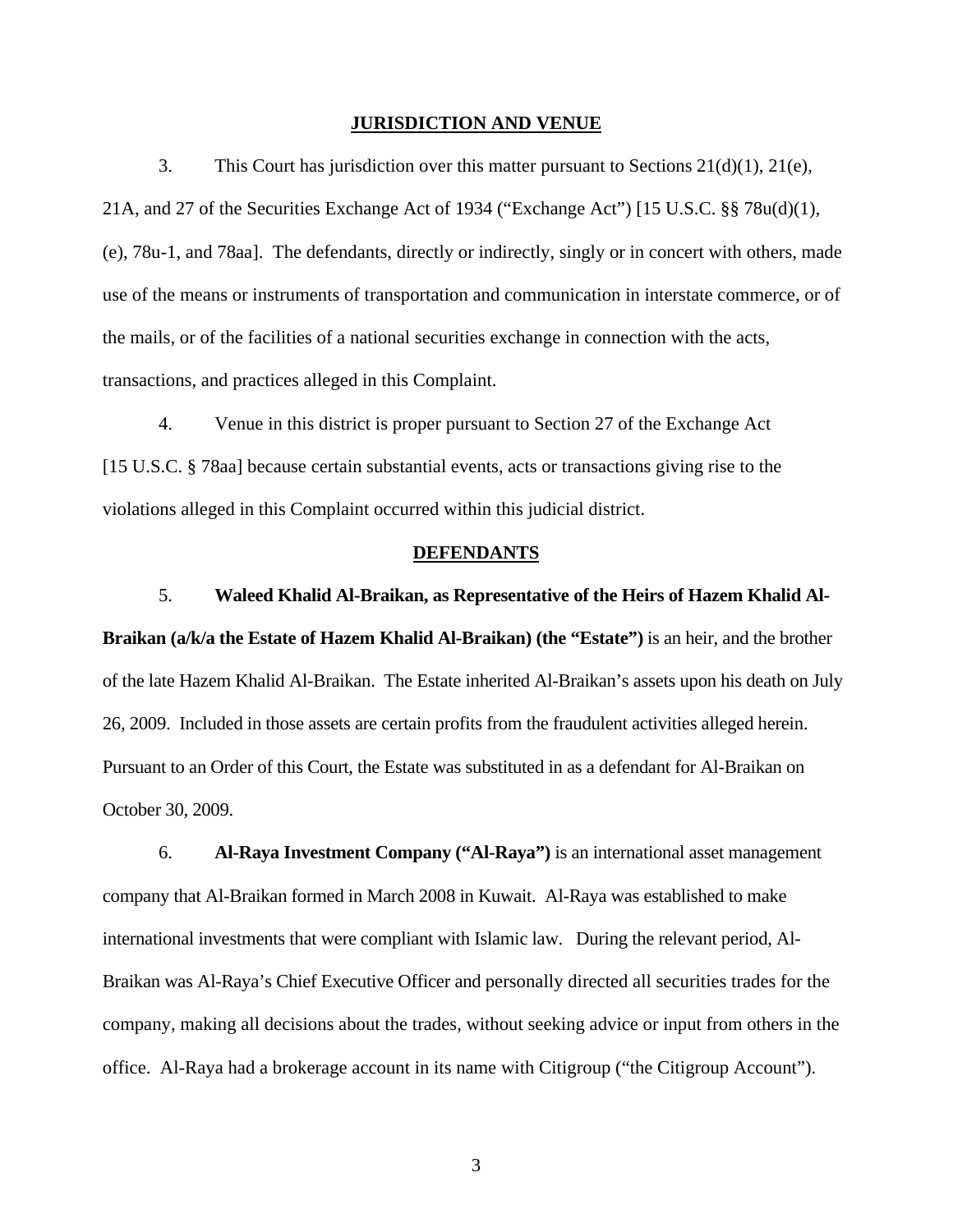### **RELIEF DEFENDANT**

## 7. **KIPCO Asset Management Company ("KAMCO")** is a financial services,

brokerage, and asset management company based in Kuwait, that provides clients with direct access to Middle East and North Africa and international capital markets. In 2009, Al-Braikan had two personal brokerage accounts at KAMCO and trading authority over a brokerage account held by a subsidiary of Al-Raya. Also in 2009, Al-Braikan possessed trading authority over the accounts of several other KAMCO clients (the "Client Accounts"). Some of the profits of Al-Braikan's fraudulent activities are held by certain KAMCO clients in the Client Accounts. In order to recoup those profits from the Client Accounts, KAMCO is being named as a relief defendant.

#### **RELATED PERSON**

8. **Hazem Khalid Al-Braikan** was a resident of Kuwait and the CEO of Defendant Al-Raya and had trading authority over the company's brokerage accounts. Along with his account at KAMCO, Al-Braikan also had a brokerage account in his name at the National Bank of Kuwait, which clears U.S. securities transactions through the Pershing Division of Donaldson, Lufkin & Jenrette ("the Pershing account"). On July 26, 2009, Al-Braikan died.

#### **RELEVANT ENTITIES**

9. **Harman International Industries, Inc. ("Harman International")** is a Delaware corporation with its corporate headquarters in Stamford, Connecticut. Harman International develops, manufactures, and markets audio products and electronic systems for the automotive, consumer, and professional sectors. Among Harman International's brand names are: JBL; Infinity; Harman/Kardon; Mark Levinson; and Becker. Its common stock is registered with the Commission pursuant to Section 12(b) of the Exchange Act, and it trades on the New York Stock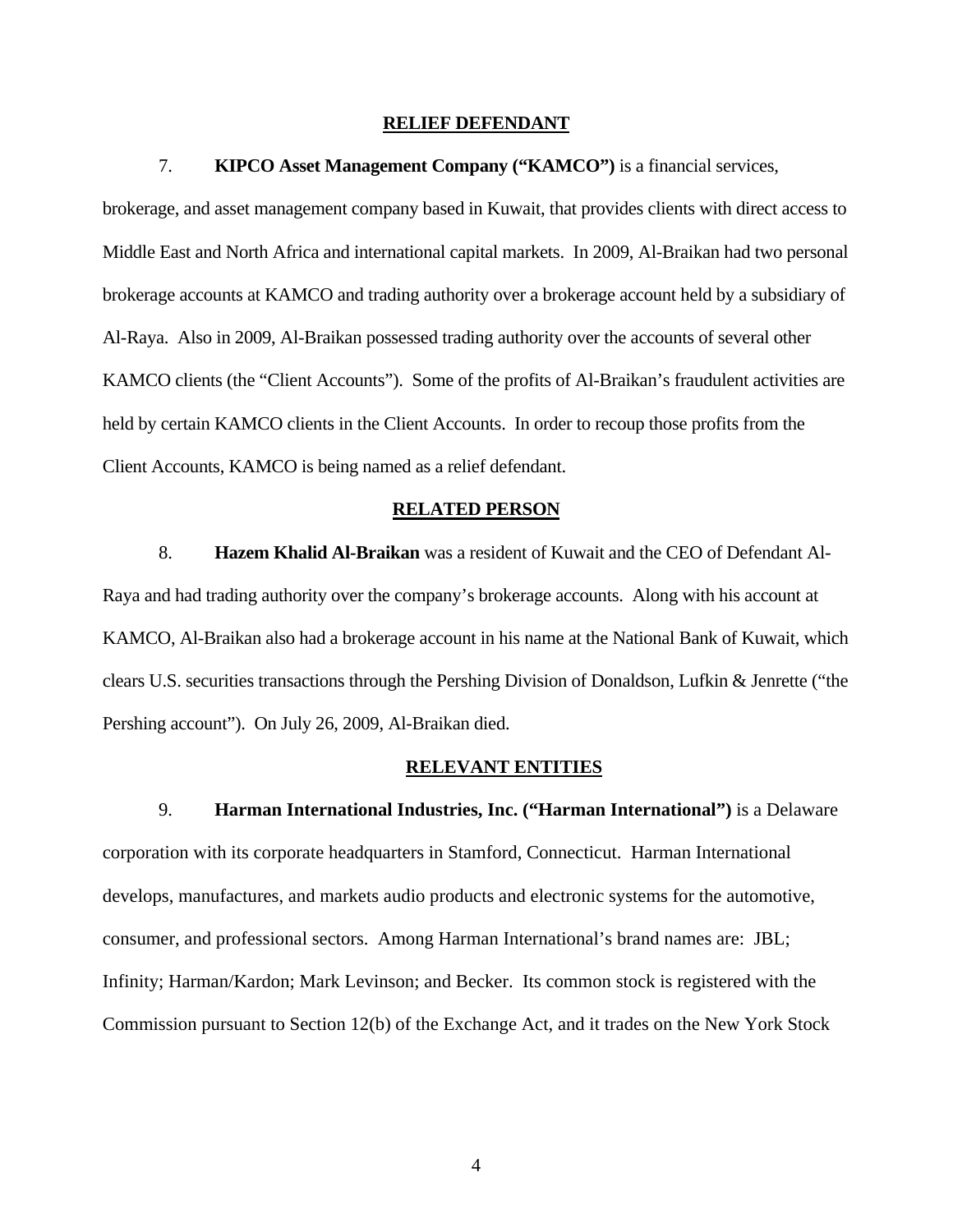Exchange ("NYSE") under the ticker symbol HAR. Options for Harman International shares trade on the Chicago Board Options Exchange.

10. **Textron Inc. ("Textron")** is a Delaware Corporation with its principal executive offices in Providence, Rhode Island. Textron is a multi-industry company involved in, among other things, the development of helicopters and airplanes. Its common stock is registered with the Commission pursuant to Section 12(b) of the Exchange Act, and it trades on the NYSE under the ticker symbol TXT.

## **FACTUAL ALLEGATIONS**

### **Allegations Regarding Textron**

11. On April 9, 2009, before the opening of the securities markets in the United States, a report appeared in the Al-Watan Daily, a Kuwaiti newspaper, stating that a consortium of United Arab Emirates companies and a Kuwaiti firm were planning to offer to purchase Textron for \$21 per share. The previous day, Textron common stock had closed at \$9.11. Accordingly, the purported \$21 offering price represented a very substantial premium over the company's prevailing share price.

12. After the appearance of the Al-Watan report, the share price of Textron common stock surged, closing at \$13.56, an increase of nearly 50% over the previous trading day's closing price.

13. In the days prior to the Al-Watan report, Al-Braikan relayed rumors that another company was offering to purchase of Textron. He emailed media reports of the purported offer to various people. He contacted several media outlets about a "scoop" regarding an upcoming takeover of Textron by a Middle Eastern company. That information was false – no such deal existed.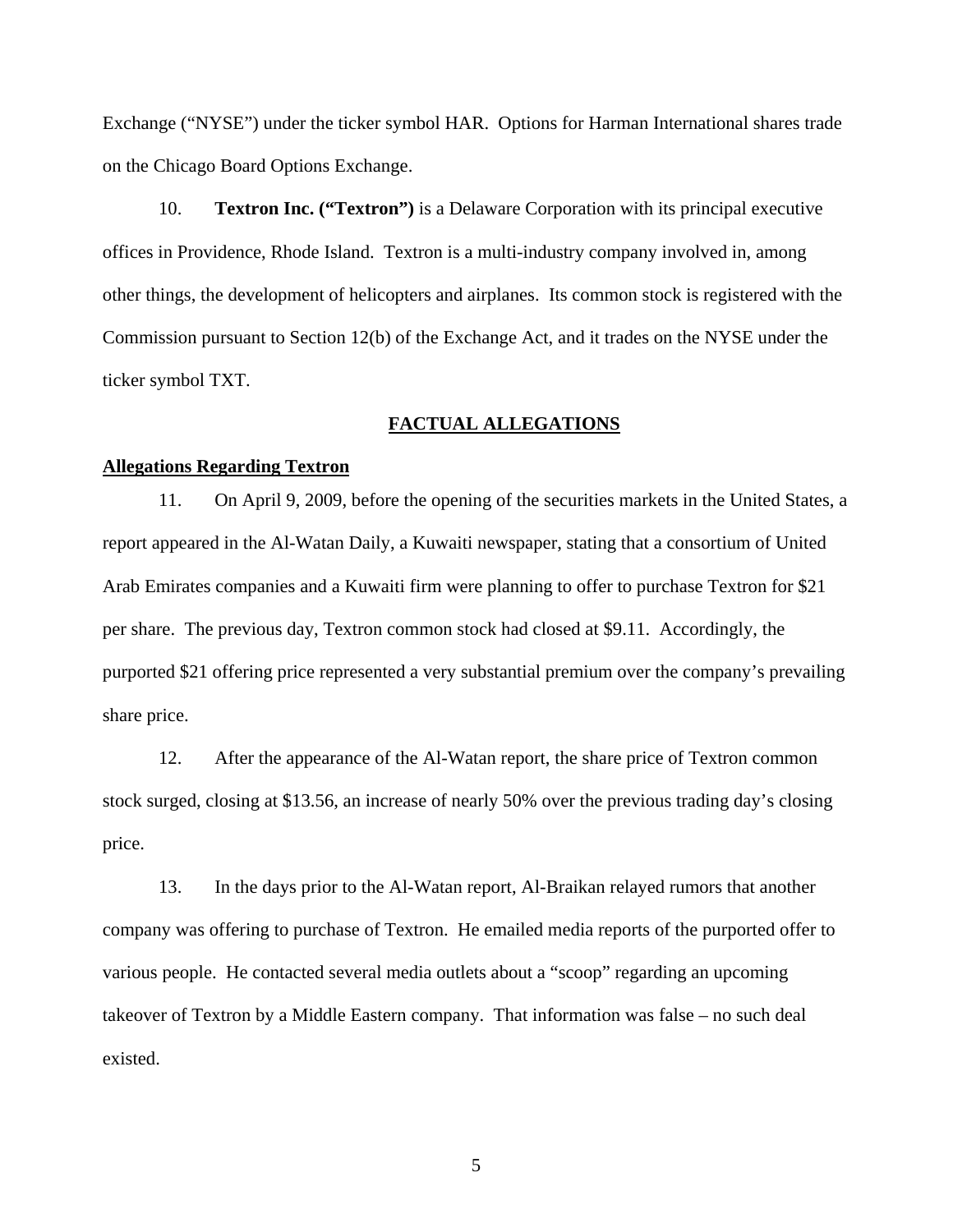14. Before the story about the purported offer for Textron appeared in Al-Watan, Al-Braikan began purchasing Textron stock. On or about April 2, 2009, Al-Braikan purchased 5,000 shares of Textron for Al-Raya in the Citigroup account at \$7.23. On April 7, 2009, in the same account, Al-Braikan purchased 10,000 shares of Textron at \$8.60 and 15,000 shares of Textron at \$8.99 for Al-Raya. On the same day, Al-Braikan purchased 84,000 shares of Textron at \$9.39 in the Client Accounts, and 25,000 in his personal account at KAMCO. The next day, on April 8, 2009, based on Al-Braikan's advice, another person purchased 27,700 shares of Textron in a separate brokerage account.

15. On April 9, 2009, after the appearance of the article in Al-Watan, Al-Braikan instructed the selling of all the shares in Textron he had accumulated for himself, Al-Raya and others. Al-Braikan realized a profit of \$66,007.50; Al-Raya, a profit of \$147,113.00; and KAMCO clients and other individuals, in total, a profit of \$387,391.25. Neither the KAMCO clients nor the person who purchased Textron on Al-Braikan's advice were aware that Al-Braikan was sharing false information about Textron.

### **Allegations Regarding Harman International**

16. At or about 8:32 a.m. on Monday, July 20, 2009, an announcement was posted on an Internet news outlet in the United States. The announcement purportedly was made by Arabian Peninsula Group ("APG"). The announcement claimed that APG was a private investment group that managed wealth for "two prominent parties in the Kingdom of Saudi Arabia and the United Arab Emirates" and was planning to acquire Harman International in a public tender offer at \$49.50 a share as part of a joint bid with an unnamed "South Korean partner." Harman International's common stock had closed at \$25.18 per share on Friday, July 17, 2009.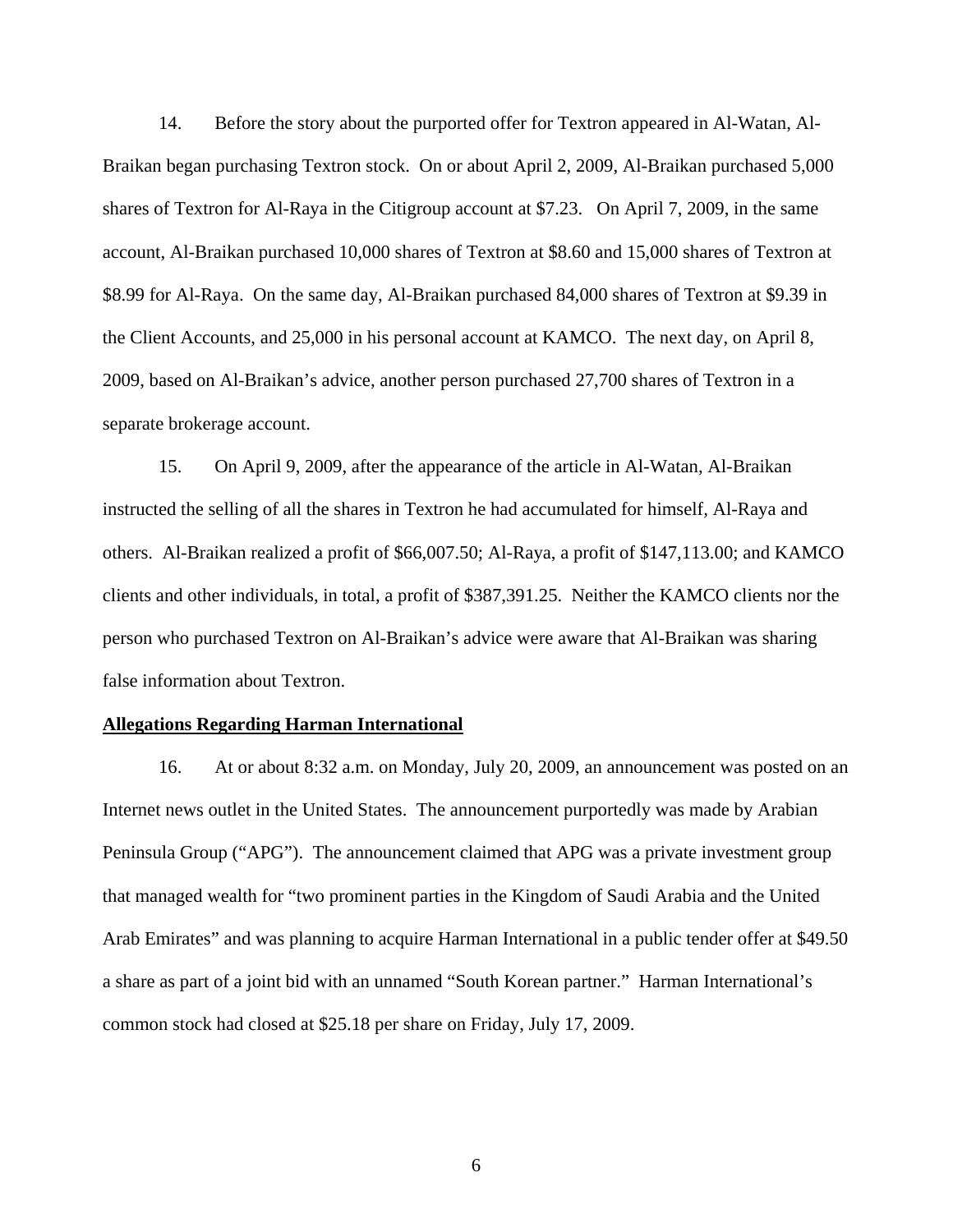17. The announcement was a fabrication created by Al-Braikan. On Saturday July 18, 2009 and Sunday July 19, 2009, using his computer at Al-Raya's offices, Al-Braikan crafted various drafts of the press release. In different drafts, he used different dollar amounts for the acquisition price and brackets for the insertion of further information. He scoured the internet for a graphic concerning an "APG" which he could use in his final product, settling upon the logo of a French auto components manufacturer.

18. Al-Braikan sent his final product to various news organizations, including the Associated Press, Dow Jones Newswire, Bloomberg, The Financial Times and Reuters, via electronic mail and facsimile. Neither the emails nor the facsimiles which Al-Braikan sent identified him as the sender. From late Sunday afternoon July 19, 2009 (Kuwait time) into Monday July 20, 2009, Al-Braikan made over seventy short telephone calls to various media outlets – including the Washington Post, the New York Times, AME Dubai, Bloomberg, Reuters and the Hartford Courant – in an attempt to advertise his false press release or receive information as to where he could send a copy. In at least some of these phone calls, Al-Braikan misidentified himself as a "fund manager" or simply called himself "Khalid."

19. Shortly after the appearance of this announcement, there was a surge in the trading volume and share price of Harman International common stock in pre-market trading. The share price reached the mid-\$30's.

20. At or about 9:23 a.m. on July 20, 2009, Harman International issued a statement to the effect that it had become aware of media reports suggesting that a tender offer had been made to acquire it. Harman International stated that it had not received any such communication and was not familiar with any of the parties claiming to make such a solicitation.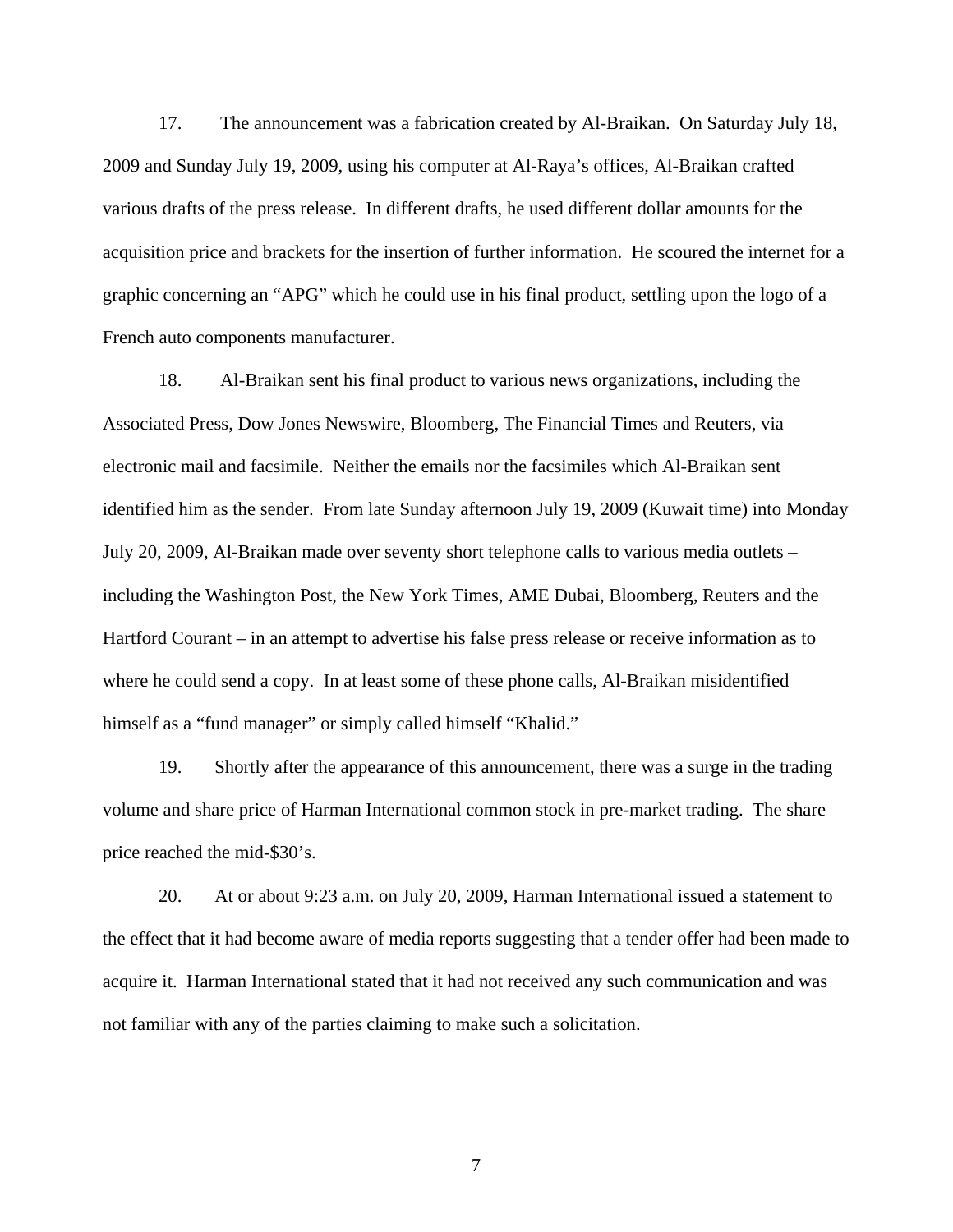21. Soon after Harman International's repudiation of the tender offer announcement, the share price of its common stock sharply decreased. By the end of the trading day, the share price closed at \$20.86.

22. Defendant Al-Braikan engaged in an aggressive strategy of buying Harman International common stock and call options in the weeks before the false tender offer announcement in which he positioned himself, Al-Raya and others to reap large profits from increases in the share price of Harman International's common stock.

23. From July 10, 2009, through July 17, 2009, Al-Braikan purchased a total of 372,300 shares of Harman International for himself in the Pershing Account and his two accounts at KAMCO. Also, from July 7, 2009, through July 17, 2009, Al-Braikan purchased for himself three classes of Harman International call options, a total of 1,740 contracts, in his Pershing and Citigroup Accounts. Al-Braikan's gross purchases of Harman International shares and options were \$8,929,428.21.

24. From June 1, 2009, through July 13, 2009, Al-Braikan purchased a total of 287,000 shares of Harman International for Al-Raya in the Citigroup Account and in Al-Raya's accounts at KAMCO. Al-Raya's gross purchases of Harman International shares were \$6,200,864.09.

25. From June 10, 2009 through July 15, 2009, using his authority over the Client Accounts, Al-Braikan purchased for certain KAMCO clients, or KAMCO clients purchased on Al-Braikan's advice, a total of 372,000 shares Harman International common stock. Also, from July 7, 2009, through July 16, 2009, Al-Braikan purchased for various KAMCO clients three classes of Harman International call options, a total of 465 contracts, in the Client Accounts. At no time prior to the institution of this litigation were the KAMCO clients aware of Al-Braikan's plans and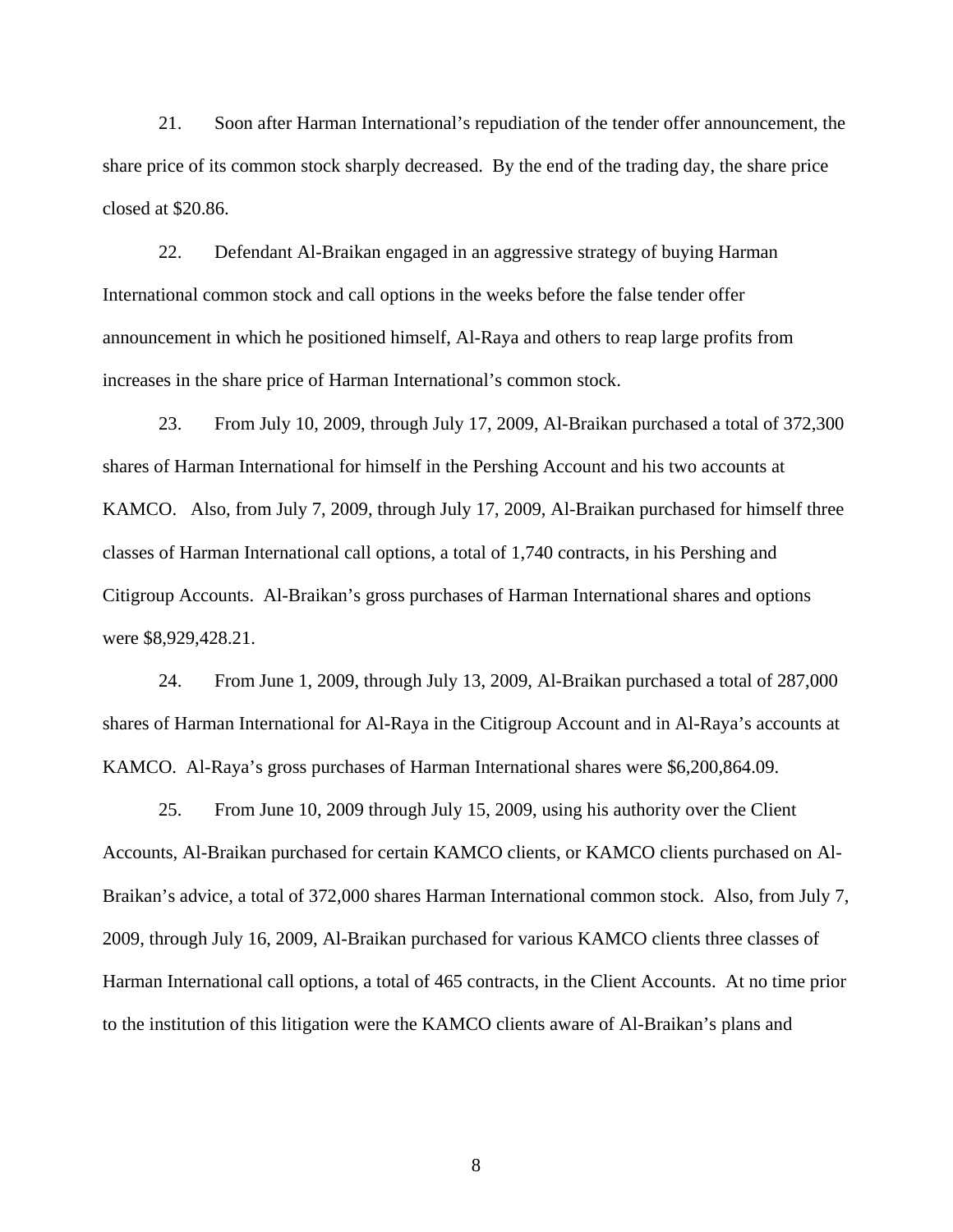actions related to fabricating the press release. The gross purchases of Harman International shares and options made by, or on behalf of, these KAMCO clients were \$7,602,655.73.

26. During the period in which Al-Braikan was building his own position in Harman International, as well as that of Al-Raya and various KAMCO clients, he was actively encouraging others to purchase shares of Harman International. In so doing, Al-Braikan misrepresented to these potential investors that there was a pending "big deal," which was near completion, in which entities located in the Middle East and South Korea were to purchase Harman International and/or there would soon be "good news" concerning Harman International. As a result, based on Al-Braikan's misrepresentations, other people purchased a total of 186,700 shares of Harman International, the gross purchases of which were \$3,749,901.29.

27. On July 20, 2009, after the false announcement about a takeover of Harman International, Al-Braikan sold all the shares and options of Harman International he had acquired for himself, Al-Raya and others at prices substantially above those at which they had been purchased during June and earlier in July. Furthermore, KAMCO clients and others who had acquired Harman International equities at Al-Braikan's direction and/or encouragement were able to sell their shares at a substantial profit. In total, Al-Braikan realized profits of \$1,610,466.28; Al-Raya, profits of \$1,062,594.59; and other individuals, in total, realized profits of \$2,954,730.65.

### **CAUSES OF ACTION**

# **FIRST CLAIM – SECURITIES FRAUD (Violations of Exchange Act § 10(b) and Rule 10b-5 thereunder) (Against Defendants Al-Raya and the Estate)**

28. The Commission re-alleges and incorporates by reference the allegations contained in paragraphs 1 through 27 above.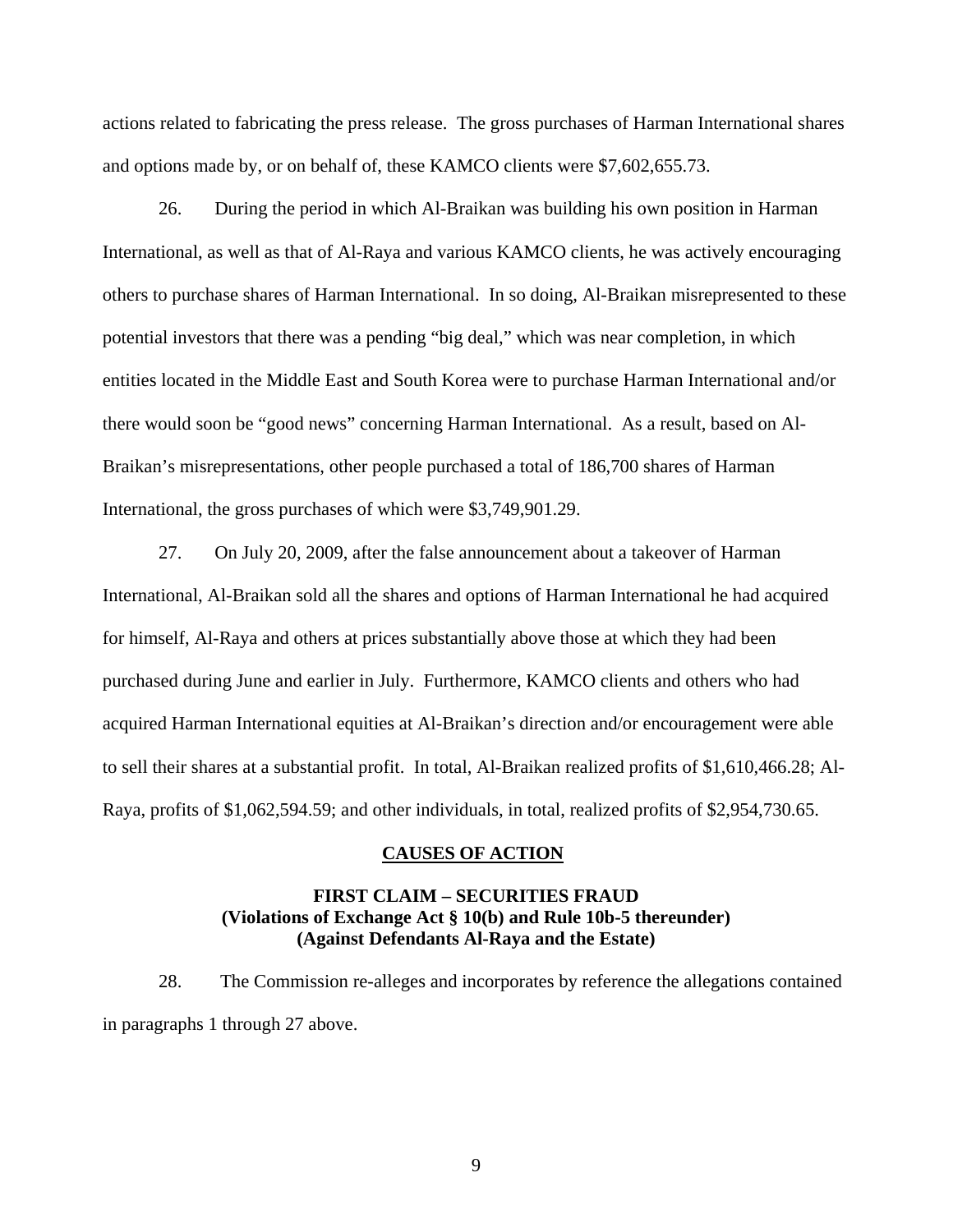29. Through the activities described above, Al-Braikan engaged in a deceptive scheme by knowingly, or recklessly, disseminating false information about imminent offers to acquire the securities of Harman International and/or Textron and trading in those securities around the release of that false information.

30. Defendants Al-Raya and the Estate, through the actions of Hazem Al-Braikan, directly and indirectly, violated Section 10(b) of the Securities Exchange Act of 1934 [15 U.S.C. § 78j(b)] and Rule 10b-5 thereunder [17 C.F.R. § 240.10b-5] and amassed profits as a result of those actions.

### **SECOND CLAIM – UNJUST ENRICHMENT**

## **(Against KAMCO as Relief Defendant)**

31. The Commission re-alleges and incorporates by reference the allegations contained in paragraphs 1 through 30 above.

32. Clients of KAMCO profited from the actions of Hazem Al-Braikan by making profits from his fraudulent activities as alleged herein. On behalf of those clients, KAMCO holds accounts containing \$2,439,199.87 of profits resulting from Hazem Al-Braikan's fraudulent activities. KAMCO's clients obtained these funds under circumstances in which it is not just, equitable or conscionable for KAMCO's clients to retain the funds.

33. As a consequence of the foregoing, the KAMCO clients have been unjustly enriched and the profits held by KAMCO for its clients are subject to disgorgement.

#### **PRAYER FOR RELIEF**

WHEREFORE, the Commission respectfully requests that this Court enter a final judgment:

(i) Permanently enjoining Al-Raya and each of its agents, servants, employees and attorneys and those persons in active concert or participation with them, who receive actual notice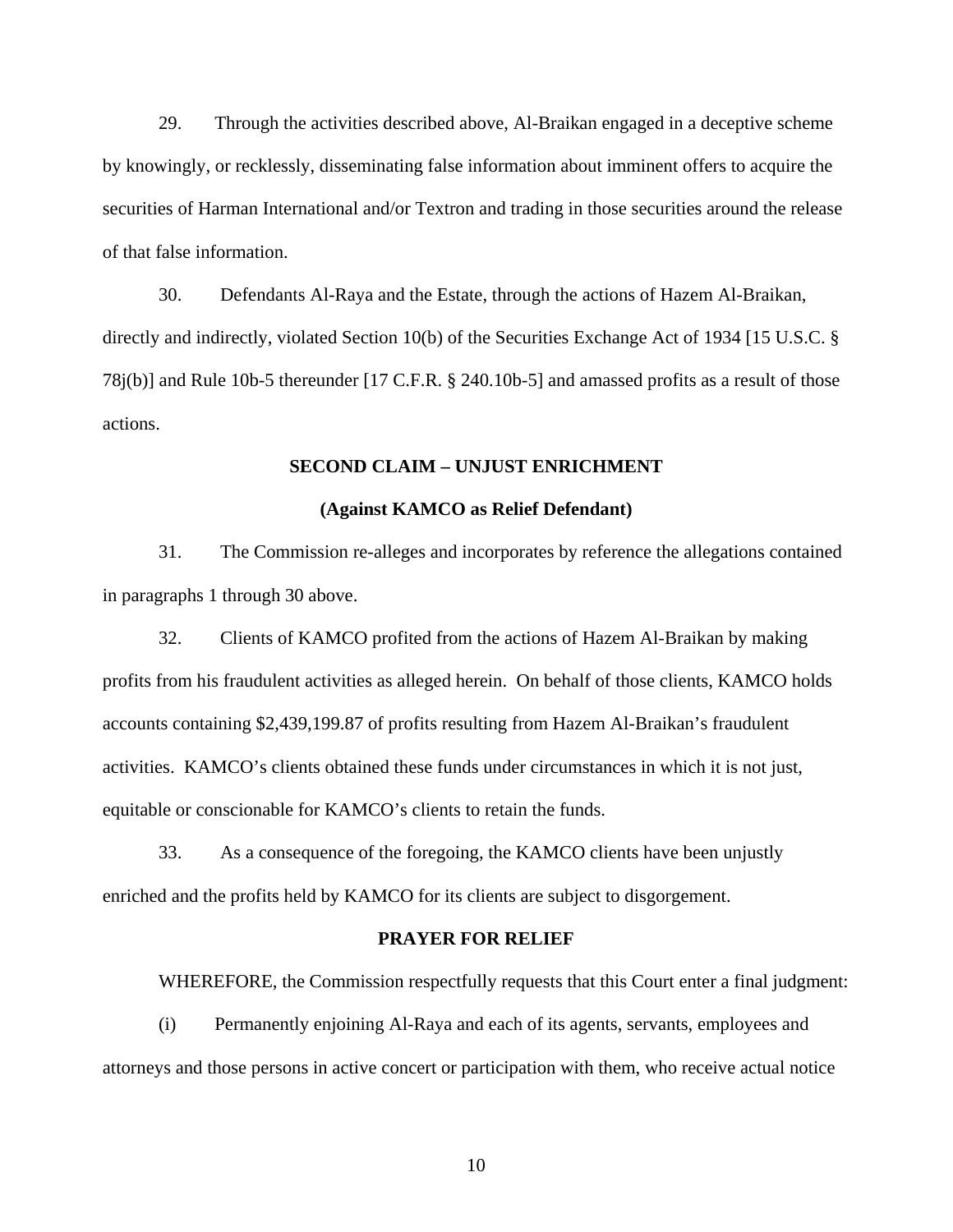of the injunction by personal service or otherwise, including facsimile transmission or overnight delivery service, from engaging, directly or indirectly, in violations of Sections 10(b) the Securities Exchange Act of 1934 [15 U.S.C. §§ 78j(b)] and Rule 10b-5 thereunder [17 C.F.R. §§ 240.10b-5];

# (ii) Ordering Al-Raya to disgorge all ill-gotten gains, plus prejudgment interest thereon;

(iii) Ordering Al-Raya to pay an appropriate civil monetary penalty pursuant to

Section  $21(d)(3)$  of the Exchange Act [15 U.S.C. § 78u(d)(3)];

- (iv) Ordering Estate of Al-Braikan to disgorge profits;
- (v) Ordering KAMCO to disgorge from its client accounts the amount by which its

clients were unjustly enriched; and

(vi) Awarding such other and further relief as the Court deems just and proper.

Dated: August 4, 2010

Respectfully submitted,

Of Counsel:

Thomas C. Swiers Kara N. Brockmeyer Steven A. Susswein William Max Hathaway Attorneys for Plaintiff

 /s/ Richard Hong 100 F Street, N.E. Facsimile: (202) 772-9246 E-mail: hongr@sec.gov Antonia Chion Richard Hong (RH 4939) Securities and Exchange Commission Division of Enforcement Washington, D.C. 20549-4010 Telephone: (202) 551-4431 (Hong)